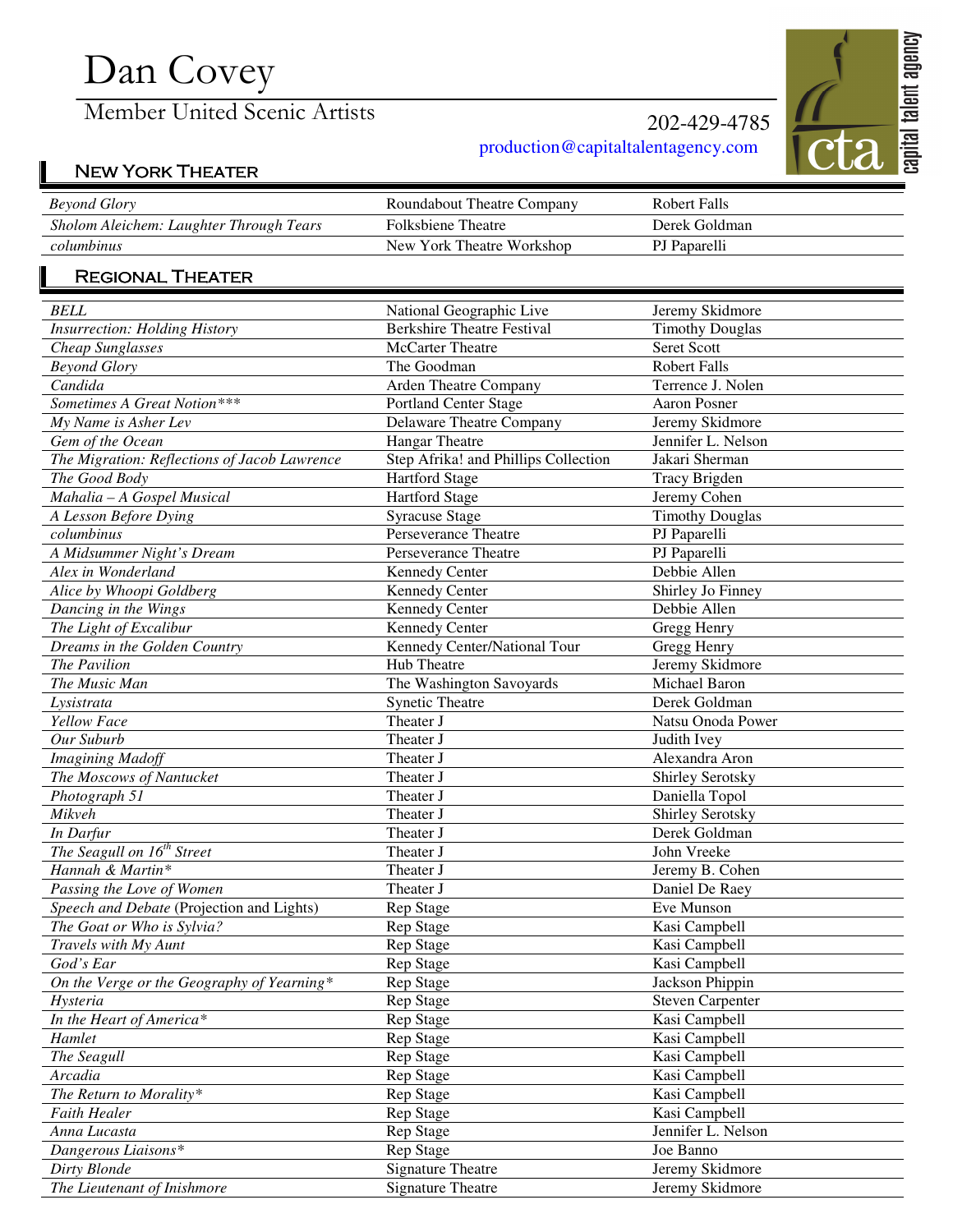| Crave                                        | <b>Signature Theatre</b>          | Jeremy Skidmore              |
|----------------------------------------------|-----------------------------------|------------------------------|
| Donna Q                                      | <b>Signature Theatre</b>          | Jose Carrasquillo            |
| The Comedy of Errors                         | <b>Folger Theatre</b>             | Aaron Posner                 |
| Much Ado About Nothing                       | <b>Folger Theatre</b>             | <b>Timothy Douglas</b>       |
| Henry IV                                     | <b>Folger Theatre</b>             | Paul Barnes                  |
| The School for Scandal                       | <b>Folger Theatre</b>             | Richard Clifford             |
| As You Like It                               | <b>Folger Theatre</b>             | Derek Goldman                |
| The Game of Love and Chance                  | <b>Folger Theatre</b>             | Nick Hutchison               |
| Romeo and Juliet                             | <b>Folger Theatre</b>             | PJ Paparelli                 |
| The Two Gentlemen of Verona                  | <b>Folger Theatre</b>             | Aaron Posner                 |
| The Comedy of Errors                         | <b>Folger Theatre</b>             | Joe Banno                    |
| Melissa Arctic                               | <b>Folger Theatre</b>             | <b>Aaron Posner</b>          |
| All's Well That Ends Well                    | <b>Folger Theatre</b>             | Richard Clifford             |
| Othello                                      | <b>Folger Theatre</b>             | <b>Aaron Posner</b>          |
| She Stoops To Conquer                        | <b>Folger Theatre</b>             | Richard Clifford             |
| Macbeth*                                     | <b>Folger Theatre</b>             | Joe Banno                    |
| The Tempest**                                | <b>Folger Theatre</b>             | Joe Banno                    |
| Shakespeare's Romeo and Juliet               | <b>Folger Theatre</b>             | Joe Calarco                  |
|                                              |                                   |                              |
| The King and I                               | Olney Theatre Center for the Arts | Mark Waldrop<br>David Hilder |
| Joseph and the Amazing Technicolor Dreamcoat | Olney Theatre Center for the Arts |                              |
| <b>Stuff Happens</b>                         | Olney Theatre Center for the Arts | Jeremy Skidmore              |
| The Miser                                    | Olney Theatre Center for the Arts | Halo Wines                   |
| The Laramie Project                          | Olney Theatre Center for the Arts | Jim Petosa                   |
| Joseph and the Amazing Technicolor Dreamcoat | Olney Theatre Center for the Arts | <b>Brad Watkins</b>          |
| Man of La Mancha                             | Olney Theatre Center for the Arts | John Going                   |
| The Madwoman of Chaillot                     | Olney Theatre Center for the Arts | Jim Petosa                   |
| Peter Pan                                    | Olney Theatre Center for the Arts | Jim Petosa                   |
| Light up the Sky                             | Olney Theatre Center for the Arts | John Going                   |
| Goodnight, Moon                              | <b>Tribute Productions</b>        | Mary Hall Surface            |
| <b>Beyond Glory</b>                          | <b>Tribute Productions</b>        | Stephen Lang                 |
| Leaving the Summer Land*                     | <b>Tribute Productions</b>        | Seret Scott                  |
| The Monument                                 | Theater Alliance                  | John Vreeke                  |
| <b>Insurrection: Holding History</b>         | Theater Alliance                  | <b>Timothy Douglas</b>       |
| $\frac{3}{4}$ of Mass for St. Vivian         | Theater Alliance                  | Paul-Douglas Michnewicz      |
| Headsman's Holiday                           | Theater Alliance                  | <b>Aaron Posner</b>          |
| Mary's Wedding*                              | Theater Alliance                  | Jeremy Skidmore              |
| Slaughter City*                              | Theater Alliance                  | Jeremy Skidmore              |
| <b>Black Pearl Sings!</b>                    | Ford's Theatre                    | Jennifer L. Nelson           |
| <i>Jitney</i>                                | Ford's Theatre                    | Jennifer L. Nelson           |
| Gem of the Ocean                             | Everyman Theatre                  | Jennifer L. Nelson           |
| Two Trains Running                           | <b>Round House Theatre</b>        | <b>Timothy Douglas</b>       |
| The Beauty Queen of Leenane                  | Round House Theatre               | Jeremy Skidmore              |
| My Name is Asher Lev                         | Round House Theatre               | <b>Aaron Posner</b>          |
| <b>Permanent Collection</b>                  | Round House Theatre               | <b>Timothy Douglas</b>       |
| A Lesson Before Dying                        | Round House Theatre               | <b>Timothy Douglas</b>       |
| columbinus                                   | Round House Theatre               | PJ Paparelli                 |
| The Araboolies of Liberty Street             | <b>Imagination Stage</b>          | Janet Stanford               |
| Merlin and the Cave of Dreams*               | <b>Imagination Stage</b>          | Mary Hall Surface            |
| A Raisin in the Sun                          | African Continuum Theatre         | Jennifer L. Nelson           |
| Two Trains Running                           | <b>African Continuum Theatre</b>  | Jennifer L. Nelson           |
| Joe Turner's Come and Gone                   | <b>African Continuum Theatre</b>  | Jennifer L. Nelson           |
| <b>Blood Knot</b>                            | <b>African Continuum Theatre</b>  | Jennifer L. Nelson           |
| The Amen Corner                              | African Continuum Theatre         | Darryl V. Jones              |
| Torn from the Headlines                      | African Continuum Theatre         | Jennifer L. Nelson           |
| 24,7,365                                     | Theatre of the First Amendment    | Jennifer L. Nelson           |
| bee-luther-hatchee                           | Theatre of the First Amendment    | Jennifer L. Nelson           |
| Sing Down the Moon                           | Theatre of the First Amendment    | Mary Hall Surface            |
| Perseus Bayou                                | Theatre of the First Amendment    | Mary Hall Surface            |
| <b>Starving</b>                              | <b>Woolly Mammoth Theatre</b>     | Seret Scott                  |
| The Mineola Twins                            | <b>Woolly Mammoth Theatre</b>     | Darryl V. Jones              |
| Red Speedo                                   | <b>Studio Theatre</b>             | Lila Neugebauer              |
| The York Realist                             | <b>Studio Theatre</b>             | Serge Seiden                 |
| Oleanna                                      | Source Theatre Company            | Wendy C. Goldberg            |
|                                              |                                   |                              |